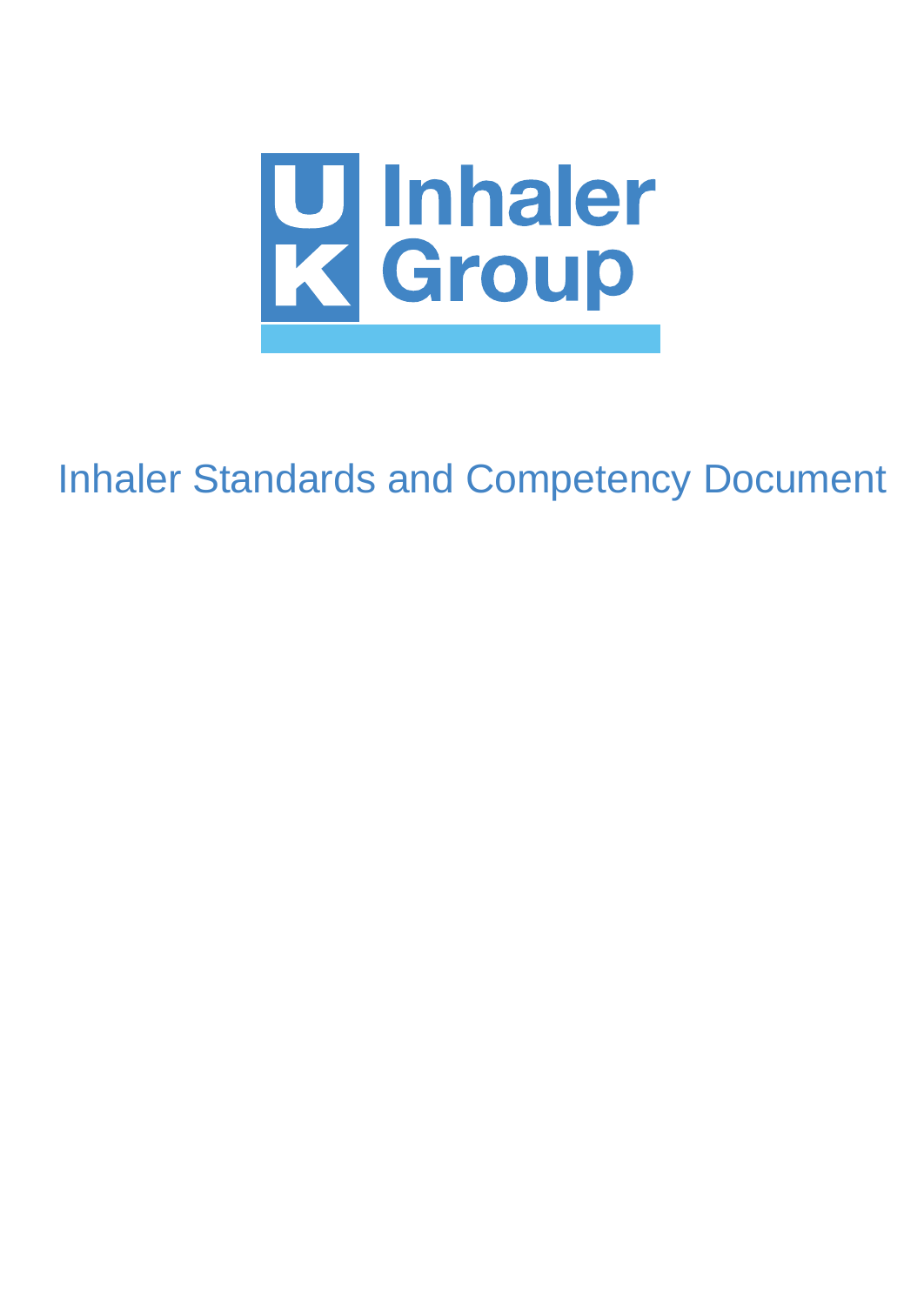

# **Inhaler Standards and Competency Document**

| <b>Original Authors:</b> | Jane Scullion                               |
|--------------------------|---------------------------------------------|
|                          | <b>Respiratory Nurse Consultant</b>         |
|                          | University Hospitals of Leicester NHS Trust |
|                          |                                             |

Monica Fletcher Former Chair of The UK Inhaler Group

#### **Contributors:**

Anna Murphy, Consultant Pharmacist, University Hospitals of Leicester Viv Marsh, Education Lead, Education for Health, Warwick Jules Gaughan, Project Manager, UKIG

Thanks for reviewing these materials go to members of the UK Inhaler Group (UKIG) and The Taskforce Medicines Optimisation Group

**Approvedby:** UK Inhaler Group working group TheTaskforce Medciines Optimisation Group

> **Published Date:** December 2016 **Review Date:** Nov 2019 Next review: DEC 2021

> > **1**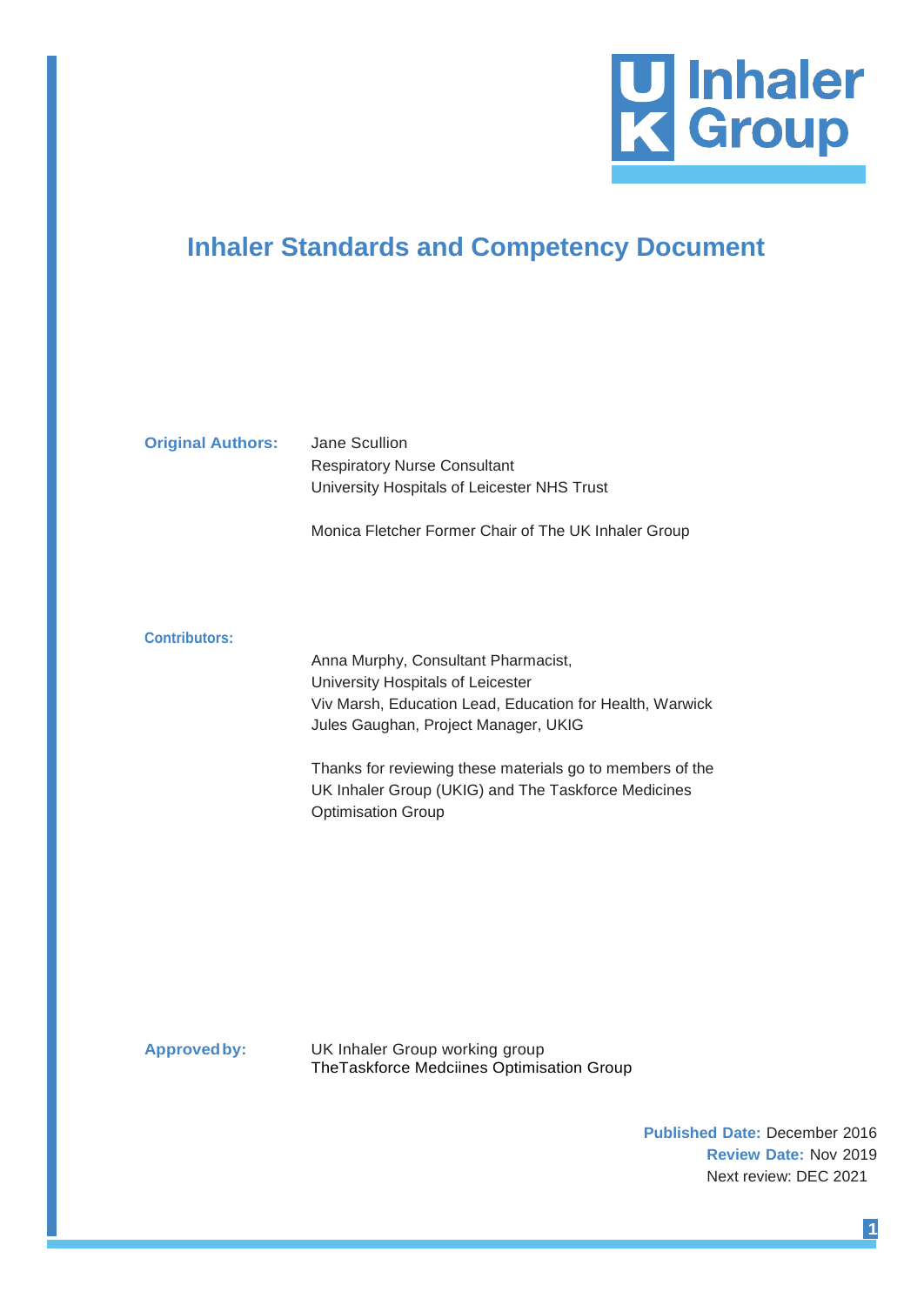

| <b>CONTENT</b>                                             |    |
|------------------------------------------------------------|----|
| <b>Objective</b>                                           | 3  |
| <b>Background</b>                                          | 3  |
| Standards for training and assessment of inhaler technique | 4  |
| <b>Bibliography and supporting documents</b>               | 6  |
| Appendix 1 – Inhaler devices assessment example            | 7  |
| <b>Appendix 2 – Competency statements</b>                  | 8  |
| <b>Appendix 3 – Patient competency checklist</b>           | 11 |

**The UK Inhaler Group** is a coalition of not-for-profit organisations and professional societies with a common interest in promoting the correct use of inhaled therapies to improve the outcomes of patients with respiratory conditions. We seek to achieve our vision by galvanising the collective power of the respiratory community and by raising the importance of correct inhaler technique across the health system and among governmental departments.

For more information about our activities and membership:

Web: https:/[/www.ukinhalergroup.co.uk/](http://www.ukinhalergroup.co.uk/) Email: Twitter: **@ukinhalergroup** Facebook: **[www.facebook.com/UKInhalerGroup](http://www.facebook.com/UKInhalerGroup)** [GILLHALL.UKIG@GMAIL.COM](mailto:gillhall.ukig@gmail.com)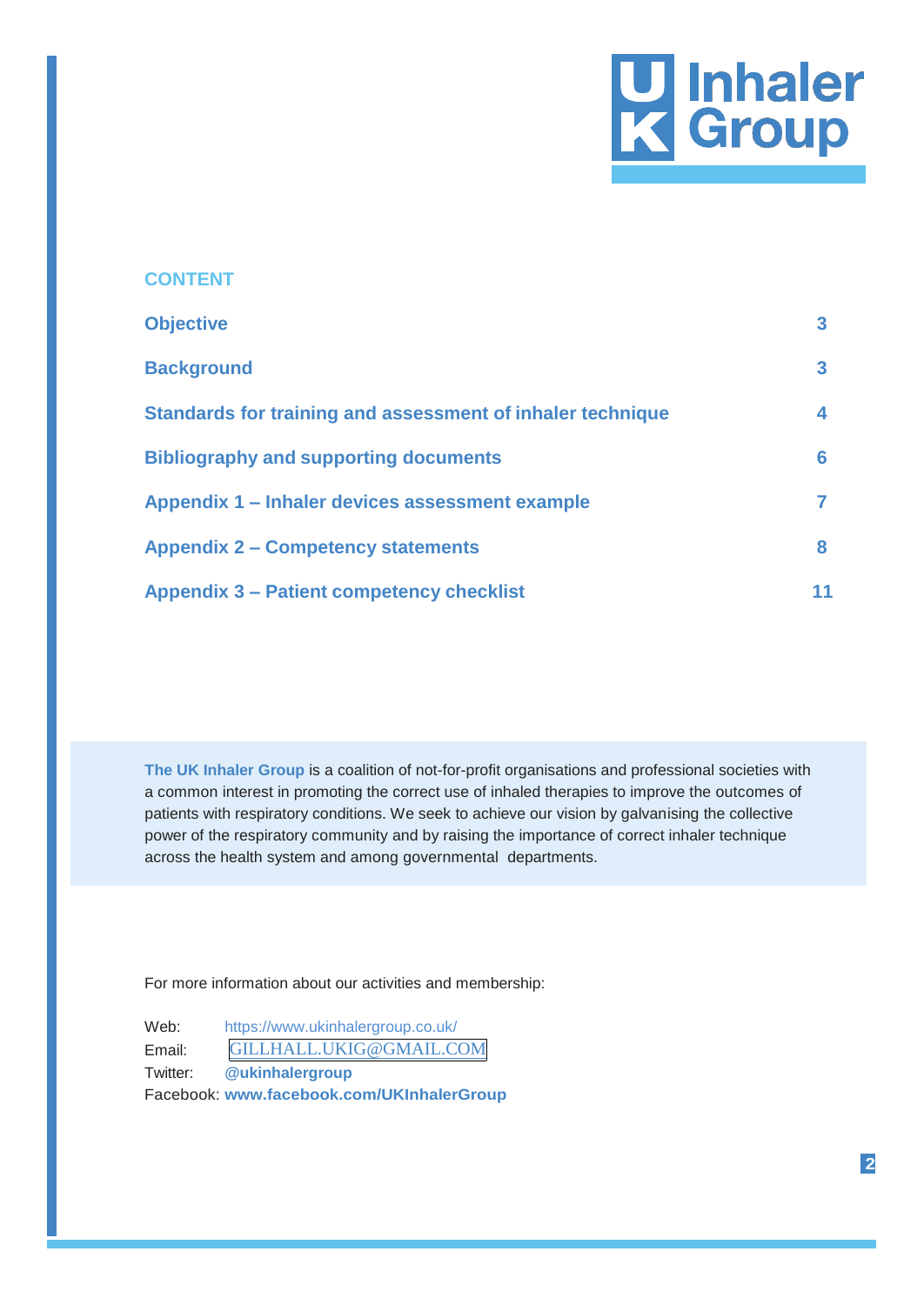

#### <span id="page-3-0"></span>**Objective**

This document is intended to be used as a framework to set, assess and support the standards of those initiating inhaler therapies and checking inhaler techniques, in order that they can demonstrate competency in prescribing medications via an inhaled route and teaching the correct technique for the inhaler device prescribed in order to optimise drug administration. It also provides an outline basis for competency assessment.

#### <span id="page-3-1"></span>**Background**

Inhaled medications are the cornerstone for treating both asthma and COPD. The most important advantage of the inhaled route for delivery of medicines is that they are delivered directly into the airways and lungs. This results in higher local concentrations, with lower systemic exposure and therefore fewer systemic side effects when compared with oral or intravenous routes. Unfortunately, inhalation of medicines can be complicated and difficult for many people, leading to suboptimal use and effect. Effective drug deposition into the lungs depends on the type of inhaler device, the characteristics of the inhaled medicine, and on the ability of the patient to use the device. Recognising that people are still unable to use their devices optimally and that many health care professionals are unable to assist people effectively in optimising their technique, UKIG has developed standards and competencies for those prescribing inhaled medications. In 2019 UKIG has worked with the Taskforce Medicines Optimisation group to adopt the standards nationally. The standards also set out how healthcare professionals can work with patients to optimise their technique and maximise the benefit of their medication.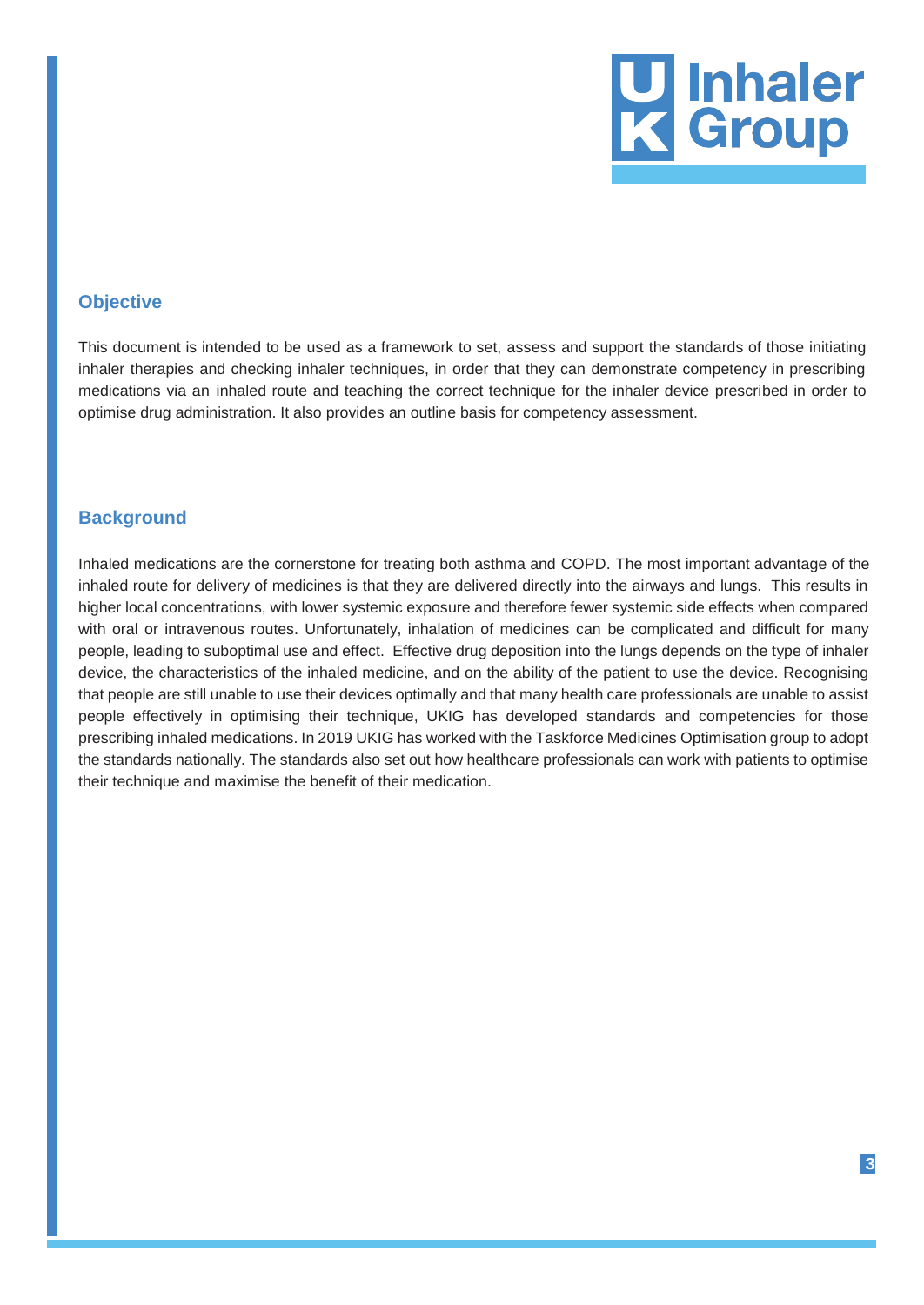

#### <span id="page-4-0"></span>**Standards for training and assessment of inhaler technique**

- **1** All healthcare professionals prescribing an inhaler should ensure that the patient knows how to use their device(s). If they are initiating it, the prescriber should know how to use the device and be competent in teaching the technique. Prescribers should be able to demonstrate device technique correctly and clearly to the patient and/or carers. This ability should also apply if a clinician is reviewing a patient, and their continued need for an inhaled medication.
- **2** Any prescriber unsure about an inhaler device technique should signpost to a competent colleague, documenting this and when the next review should occur.
- **3** If the prescription is for a repeat inhaled medication, the prescriber should have assurance that an appropriate assessment of continued need and ability to use has been made and that there is an appropriate review date planned.
- **4** No inhaler should be prescribed without knowing that the person receiving it can use it. This may involve watching, instructing, reinforcing and repeating accordingly. It should be agreed who is undertaking this role.
- **5** Device technique should be checked either using the prescribed device or with a relevant placebo/dummy device (note these are for single person use only). Whilst a device may be demonstrated to the patient using a placebo/dummy device, once a prescription has been issued, the person's technique on that device should be reviewed regularly thereafter.
- **6** Inhaler technique should be an essential part of any respiratory consultation and review. Adherence should be addressed during the review.
- **7** Any proposed changes to an inhaler prescription should be undertaken only after technique and, if possible, adherence is reviewed.
- **8** No patient should be switched to an alternative device until it has been established that they can use it effectively and they consent to the change.
- **9** All healthcare professionals who work with people using inhalers should understand the fundamental difference between aerosol devices (e.g. pressurised metered dose inhalers (pMDI)) soft mist inhaler (SMI) and dry powder inhalers (DPI) and their inspiratory requirements;

**Aerosols (e.g pMDI/SMI) - inhale Slow and steady DPI - inhale Quick and deep**

**10** Advice should be given on the care, maintenance and storage of the device (including spacer devices) in line with the manufacturer's instructions. Devices should be replaced according to the manufacturers'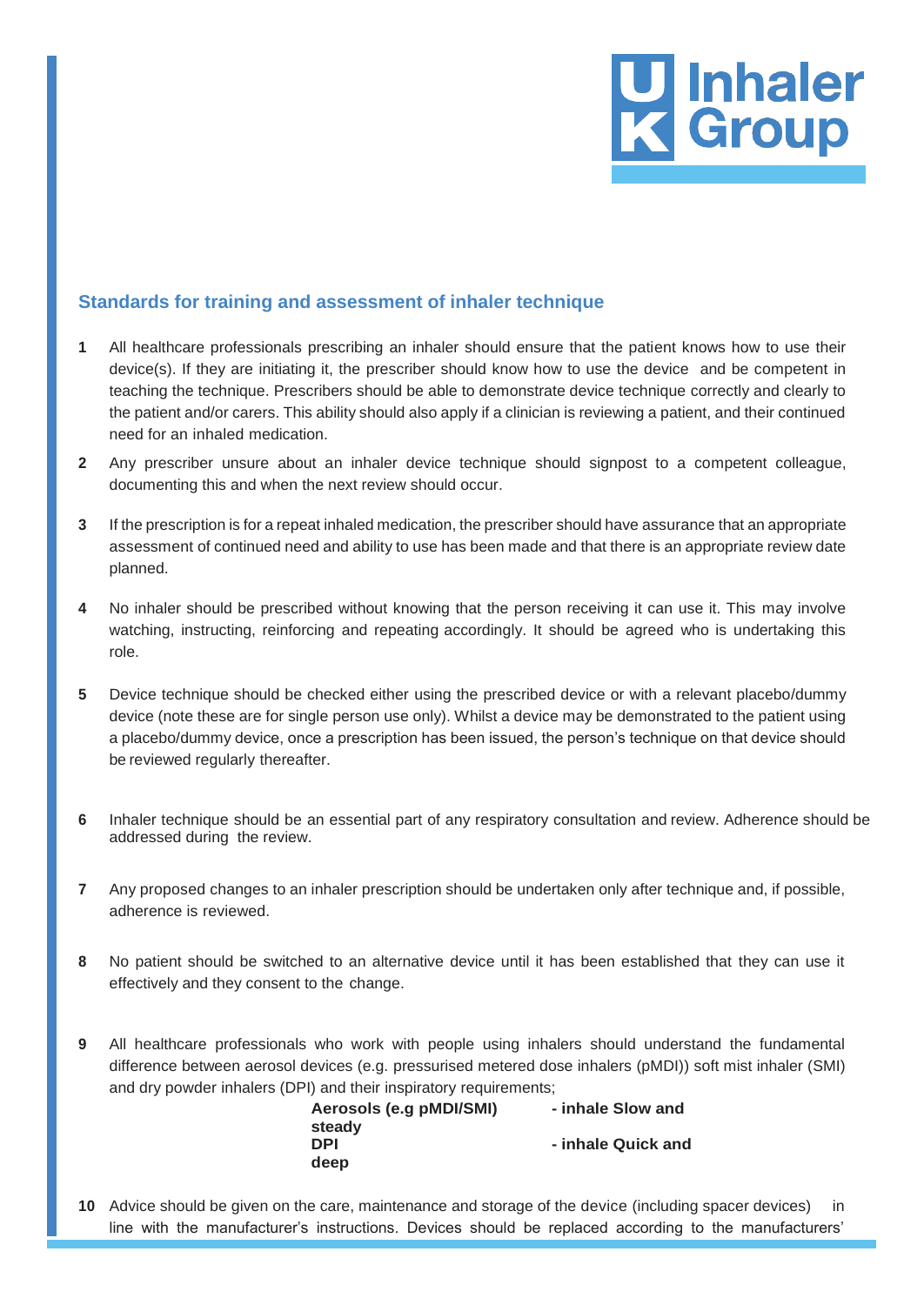instructions and good practice guidelines.



- **11** Patients should be advised against regularly testing the device and wasting doses. However, if prescribed aerosol type devices they will need to be advised on priming devices. Patients should be instructed tto tell when the devices are empty as not all devices have dose counters.
- **12** There should be a regular audit of the quantity of inhalers prescribed and collected by individual patients (not just the number of prescriptions), considering all points of access.
- **13** Signposting to reputable inhaler device videos can supplement but not replace watching a patient's actual inhaler technique.

#### **Seven Steps to using inhaler devices**

Whilst it is beyond the scope of this document to list assessment criteria for each inhaler device, there are basic steps that are pertinent to all inhalers.

These should form the basis of a competency assessment for the patient (Appendix 2).

#### **Seven Steps to using an inhaler device:**

- **1. Prepare the inhaler device**
- **2 Prepare or load the dose**
- **3 Breathe out, fully and gently, but not into the inhaler**
- **4 Tilt the chin up slightly and place the inhaler mouthpiece in the mouth, sealing the lips around the mouthpiece**
- **5 Breathe in**
	- **Aerosol (e.g. pMD) or SMI): Slow and steady**
		- **DPI: Quick and deep**
- **6 Remove inhaler from the mouth and hold the breath for up to 10 seconds**
- **7 Wait for a few seconds then repeat as necessary**

If these areas are covered then specifics pertinent to each inhaler device can be assessed and technique optimised.

An Inhaler Devices Assessment (Appendix 1) or Patient Competency Checklist can be used for review (Appendix 3).

**With acknowledgment and thanks to Anna Murphy (simplestepseducation) for the use of the Seven Step approach and a patient competency assessment**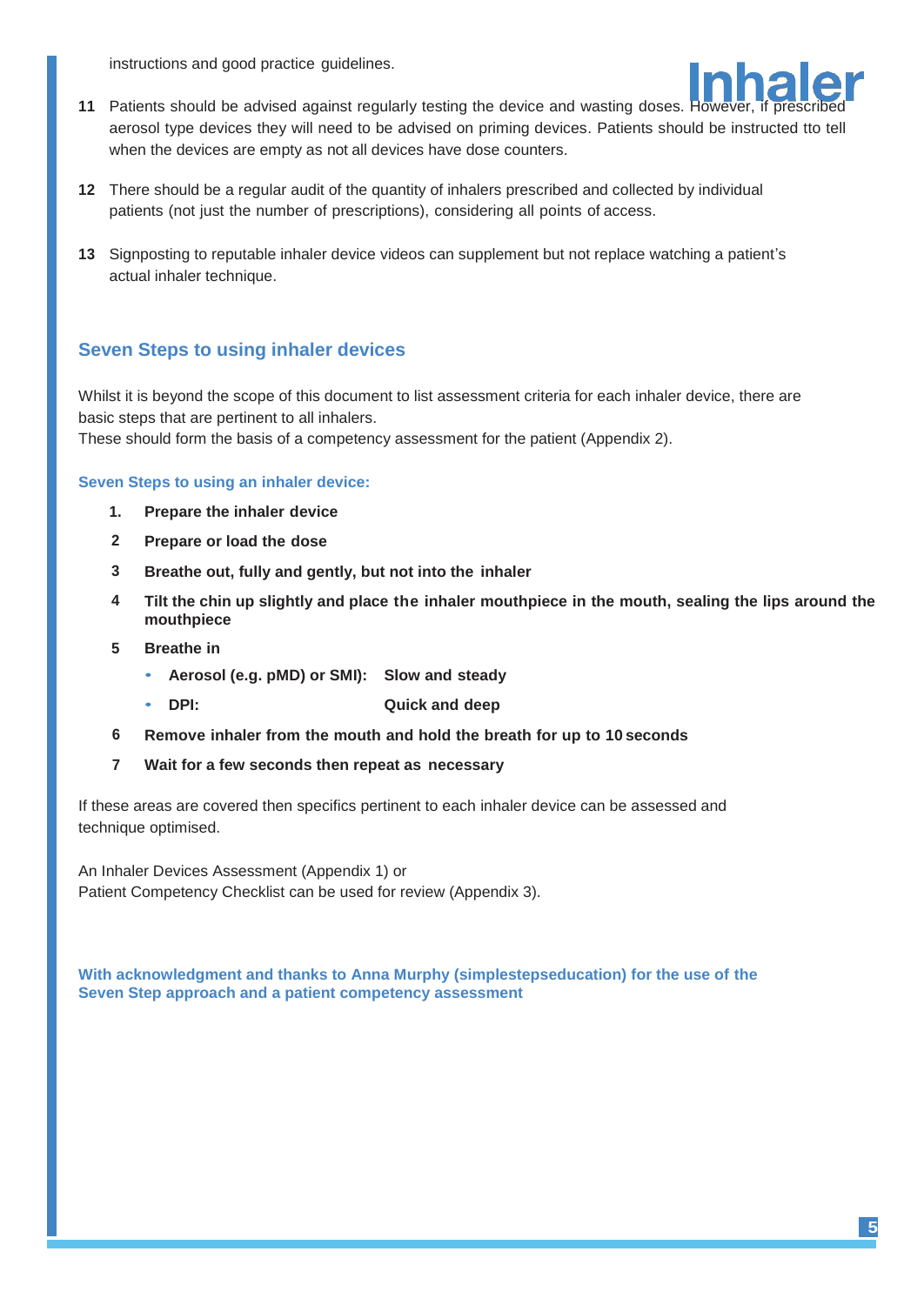

### <span id="page-6-0"></span>**Bibliography and supporting documents**

- 1. Booth A. (2015) Using an inhaler. Respiratory Care Today 1(1): 44–4
- 2. Brocklebank D. et al. (2001) Health Technology Assessment inhaler technique and training in people with Chronic Obstructive Pulmonary Disease and Asthma. Expert Rev. Respiratory Medicine 6(1): 91– 103
- 3. BTS/SIGN. (2019) British Guideline on the management of Asthma. British Thoracic Society (BTS) and Scottish Intercollegiate Guidelines Network (SIGN) https[://www.brit-thoracic.org.uk/documentlibrary](http://www.brit-thoracic.org.uk/documentlibrary) /clinical-information/asthma/btssign-asthma-guideline-2019
- 4. Capstick TG. and Clifton IJ. (2012) Inhaler technique and training in people with Chronic Obstructive Pulmonary Disease and asthma Expert Rev. Respiratory Medicine.1: 91–103
- 5. Drugs and Therapeutics Bulletin. (2012) Improving inhaler technique who needs teaching? DTB 2012 doi:10.1136/dtb.2012.10.0131
- 6. Lenney J. et al. (2000) Inappropriate use: assessment of patient use and preference of seven inhalation devices. Respiratory Medicine 94:496-500
- 7. Melani A.S., Bonavia M., Cilenti V. et al. (2011) Inhaler mishandling remains common in real life and is associated with reduced disease control. Respiratory Medicine. 105(6): 930-8
- 8. NICE Clinical Guideline ng115. (2019) Chronic Obstructive Pulmonary Disease in over 16s:Diagnosis and . Management . National Institute for Health and Clinical Excellence.<http://www.nice.org.uk/guidance/ng115.> (December 2019)
- 9. Pearce L. (2000) Know How Asthma Inhalers. Nursing Times [www.nursingtimes.net](http://www.nursingtimes.net/)
- 10. Rau JL. (2006) Practical problems with aerosol therapy in COPD. Respiratory Care. 51(2): 158-72
- 11. Ram FSF., Wright J. and Brocklebank D. (2001) Systematic review of clinical effectiveness of pressurized metered dose inhalers versus other hand held inhaler devices for delivering β2agonists bronchodilators in asthma. BMJ 2001;323:901
- 12. Sanchis J., Gich I. and Pederson S. (2016) Systematic Review of Errors in Inhaler Use: Has patient technique improved over time. Chest doi10.10.1016/j.chest.2016.03.041
- 13. Scullion J. (2015) Inhalers-do you know your DPIs from your MDIs? Guidelines for Nurses. Available at: [www.GuidelinesforNurses.co.uk/inhalers-do -](http://www.guidelinesfornurses.co.uk/inhalers-do)you-know-your-dpis-from-your-mdis (last accessed May 2016)
- 14. Scullion J. and Holmes S. (2013) Maximising the benefits of inhalation therapy. Practice Nursing 24(12): 592-598
- 15. Van Aalderen W.M., Garcia-Marcos L., Gappa M. et al. (2015) How to match the optimal currently available inhaler device to an individual child with asthma or recurrent wheeze npj Primary Care Respiratory Medicine 25, Article number: 14088(2015)doi:10.1038/npjpcrm.2014.88
- 16. Vincken W., Dekhuijzen PR., Barnes P.and The ADMIT Group. (2010) The ADMIT series Issues in inhalation therapy. 4) How to choose inhaler devices for the treatment of COPD. Primary Care Respiratory Journal.19(1) 10-20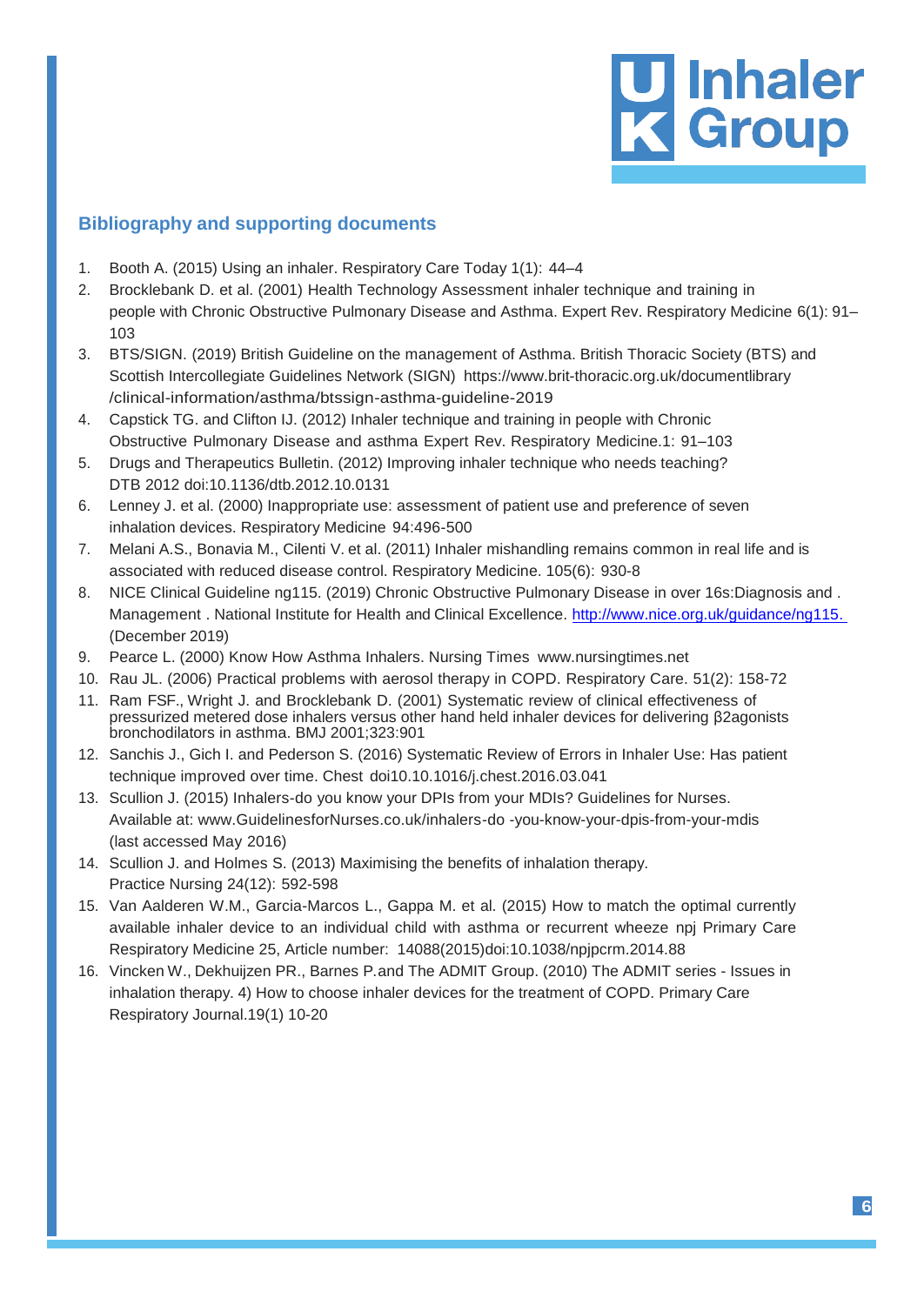# **U** Inhaler<br>**K** Group

# **Appendix 1 Inhaler Device Assessment Example**

|                         | <b>Type of Inhaler Device</b>                                                                                                                                                                                                                                                                                                                                                                                                                                                                                                                                                                                                | Ass | 1st<br>ent<br>essm | Comment | Ass | 2 <sub>nd</sub><br>ent<br>essm | Date | Date |
|-------------------------|------------------------------------------------------------------------------------------------------------------------------------------------------------------------------------------------------------------------------------------------------------------------------------------------------------------------------------------------------------------------------------------------------------------------------------------------------------------------------------------------------------------------------------------------------------------------------------------------------------------------------|-----|--------------------|---------|-----|--------------------------------|------|------|
|                         |                                                                                                                                                                                                                                                                                                                                                                                                                                                                                                                                                                                                                              |     | Correct Not Sure   |         |     | Correct Not Sure               |      |      |
| 1                       | <b>Metered Dose Inhaler (pMDI)</b><br>1. Remove mouthpiece cover<br>2. Shake the inhaler<br>3. Breathe out as far as<br>is comfortable<br>4. Tilt the chin up slightly and place<br>inhaler in mouth and seal your<br>lips around it<br>5. As you breathe in press the<br>canister down and continue<br>breathing in slow and steady<br>for up to 5 seconds<br>6. Remove device from mouth<br>and hold breath for up to<br>10 seconds<br>7. Wait for a few seconds before<br>repeating the dose and repeat<br>the process if needed. Then<br>replace the mouthpiece cover                                                    |     |                    |         |     |                                |      |      |
| $\overline{\mathbf{2}}$ | Spacer device & pMDI<br>1. Remove cap & shake the<br>inhaler<br>2. Insert inhaler into spacer<br>through the hole at the end<br>3. Breathe out gently as far as<br>is comfortable<br>4. Tilt the chin up slightly and<br>place spacer mouthpiece in<br>mouth and close lips around it<br>5. Press canister down &<br>breathe in slowly and steadily<br>for up to 5 seconds (or tidal<br>breathe, several breaths in<br>and out). If the device whistles<br>your breath is too fast<br>(aerochamber)<br>6. Remove from mouth and hold<br>breath for up to 10 seconds<br>7. Wait a few seconds and repeat<br>process if needed |     |                    |         |     |                                |      |      |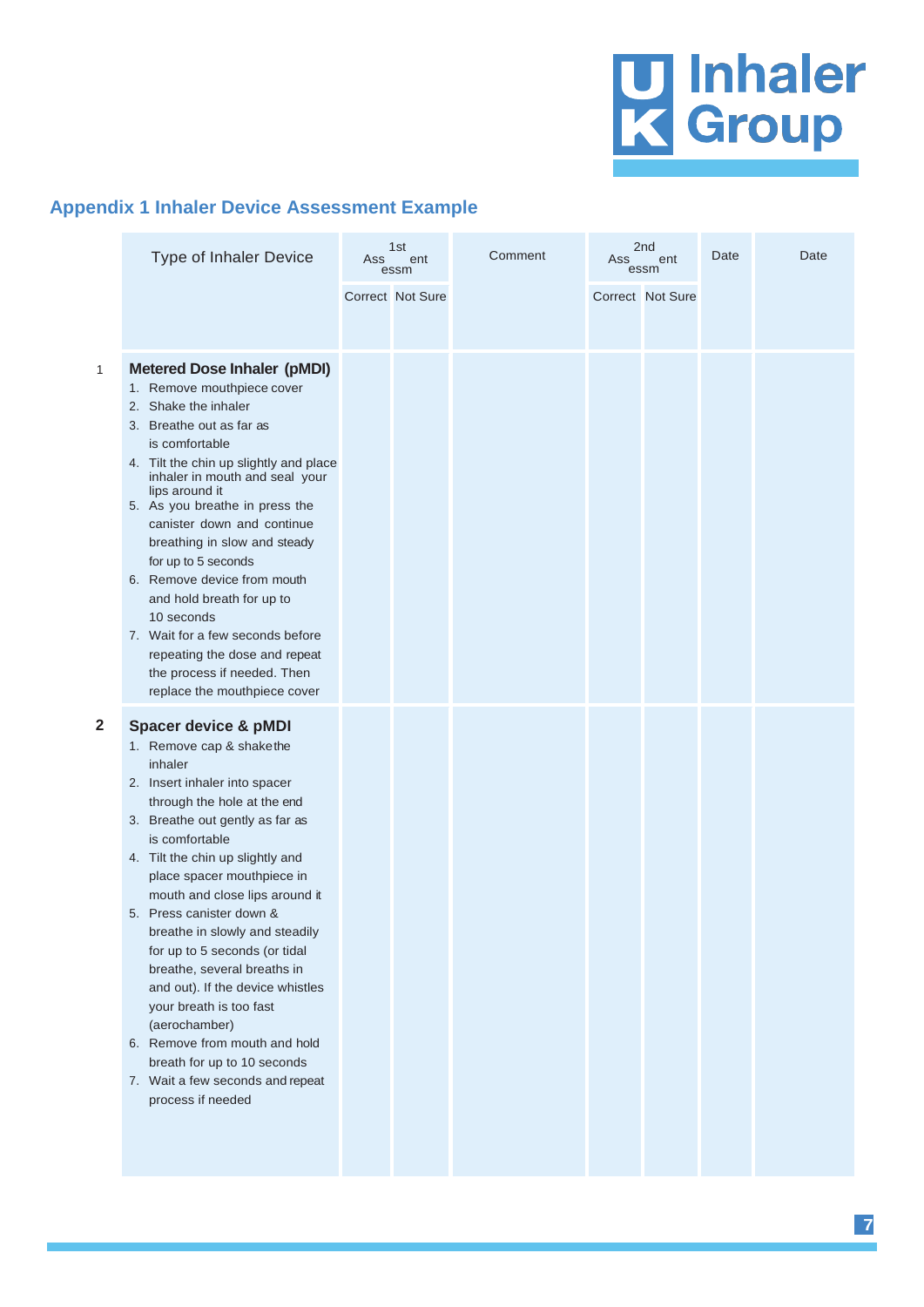

### <span id="page-8-0"></span>**Appendix 2 Competency Statements**

This document assesses competency in the administration of medication via the inhaled route using the correct technique for the inhaler device prescribed.

| <b>Assessment Criteria</b>                                                                                                                                                                                                                                                                                                                                                                                                                                                                                                       | Good | <b>Advice Given</b> | <b>Assessment Date</b> | Signature        |
|----------------------------------------------------------------------------------------------------------------------------------------------------------------------------------------------------------------------------------------------------------------------------------------------------------------------------------------------------------------------------------------------------------------------------------------------------------------------------------------------------------------------------------|------|---------------------|------------------------|------------------|
| Ensures that the patient receives and<br>understands the relevant information<br>regarding the inhaled medication to<br>be administered.<br>This may include the medication name,<br>purpose, dose, frequency, side effects etc.                                                                                                                                                                                                                                                                                                 |      |                     |                        |                  |
| Can identify the type of inhaler device that has<br>been prescribed for the patient:<br>Accuhaler<br>Aerolizer<br>Autohaler<br><b>Breezhaler</b><br>Clickhaler<br>Easibreathe<br>Easyhaler<br>Ellipta<br>Forspiro<br>Genuair<br>Handihaler<br>K-haler<br><b>Metered Dose Inhaler</b><br>Metered Dose inhaler with a spacer device<br><b>NEXThaler</b><br>Novolizer<br>Respimat Soft Mist Inhaler<br>Spiromax<br><b>Stalpex</b><br>Turbohaler<br>Twisthaler<br>Zonda<br>and use of spacer devices with and without<br>face masks. |      |                     |                        |                  |
| Demonstrates the ability to instruct the patient<br>or carer to use the correct technique for the<br>inhaler(s) that they have been prescribed.                                                                                                                                                                                                                                                                                                                                                                                  |      |                     |                        |                  |
| Identifies that the patient is using an optimal<br>technique when inhaling medication via their<br>device.                                                                                                                                                                                                                                                                                                                                                                                                                       |      |                     |                        |                  |
| This may include the use of tools to reinforce<br>good technique (AIMS, 2tone, In-check, clip-<br>tone, flo-tone trainer whistles, Aerochamber,<br>online resource).                                                                                                                                                                                                                                                                                                                                                             |      |                     |                        | $\boldsymbol{8}$ |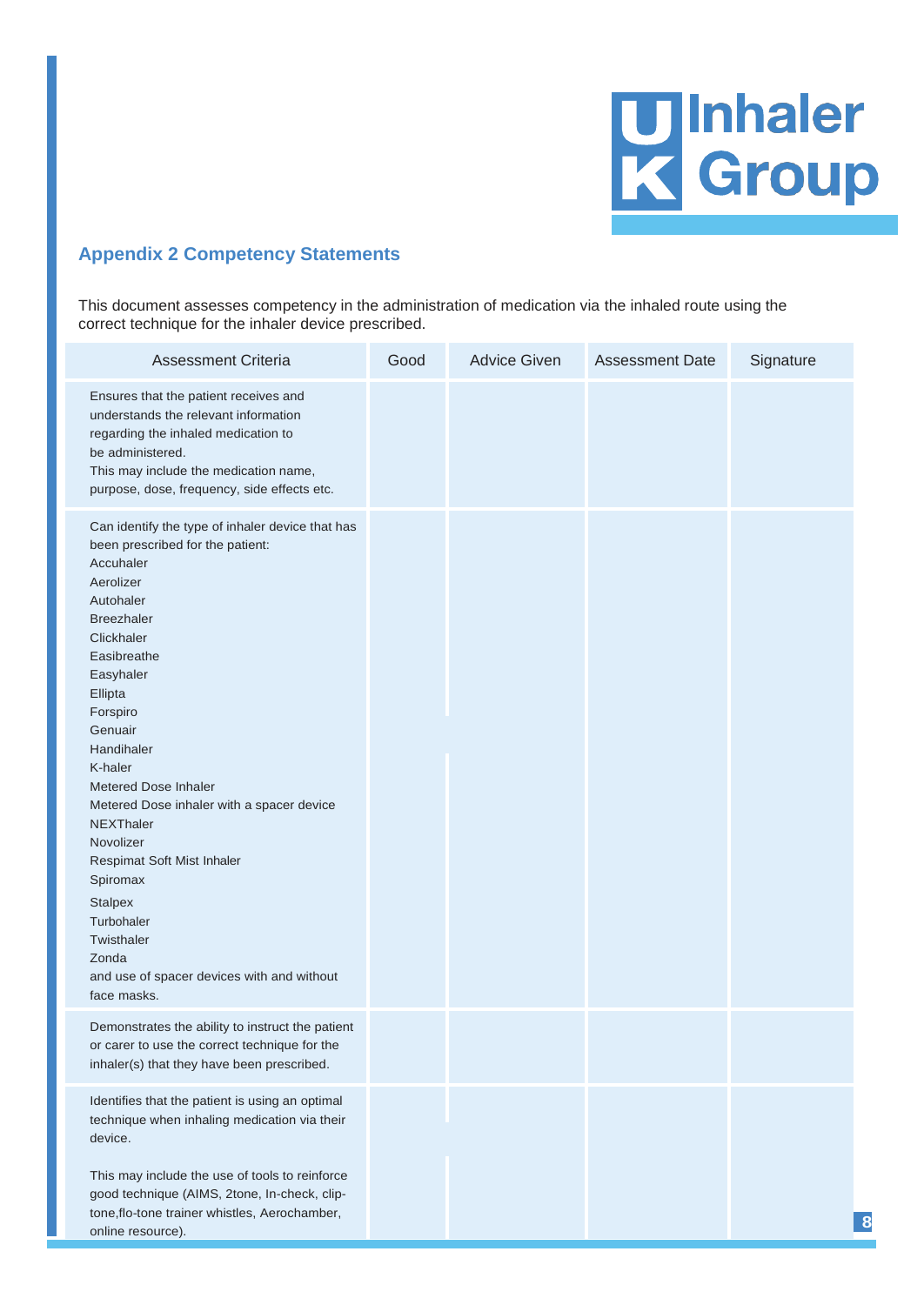

This document assesses competency in the administration of medication via an inhaled route using the correct technique for the inhaler device prescribed.

| <b>Assessment Criteria</b>                                                                                                                                                                                                                                                                                                                                                                                                                                                                                                                                                       | Good | <b>Advice Given</b> | <b>Assessment Date</b> | Signature |
|----------------------------------------------------------------------------------------------------------------------------------------------------------------------------------------------------------------------------------------------------------------------------------------------------------------------------------------------------------------------------------------------------------------------------------------------------------------------------------------------------------------------------------------------------------------------------------|------|---------------------|------------------------|-----------|
| Identifies any potential problems that may<br>affect the patient's ability to take the inhaled<br>medication.<br>Lack of manual dexterity<br>$\qquad \qquad \blacksquare$<br>Inability to co-ordinate press and breath<br>$\overline{a}$<br>manoeuvre (pMDI and SMI only)<br>$\qquad \qquad \blacksquare$<br>Reduced ability to follow instructions<br>$\overline{a}$<br>Impaired eyesight<br>$\overline{a}$<br>Insufficient inspiratory flow rate using a DPI<br>Excessive inspiratory flow rate using an<br>aerosol (e.g. pMDI)<br>Inability to hold breath for up to 5seconds |      |                     |                        |           |
| Identifies & takes the correct course of action if<br>a problem is identified with the patient's ability<br>to take prescribed inhaled medication                                                                                                                                                                                                                                                                                                                                                                                                                                |      |                     |                        |           |
| Identifies when a patient is struggling with<br>multiple devices and is able to simplify regimens                                                                                                                                                                                                                                                                                                                                                                                                                                                                                |      |                     |                        |           |
| Demonstrates knowledge on optimal device and<br>medication selection                                                                                                                                                                                                                                                                                                                                                                                                                                                                                                             |      |                     |                        |           |
| Demonstrates safe practice in relation to:<br>Prevention of cross infection<br>Cleaning of spacer devices                                                                                                                                                                                                                                                                                                                                                                                                                                                                        |      |                     |                        |           |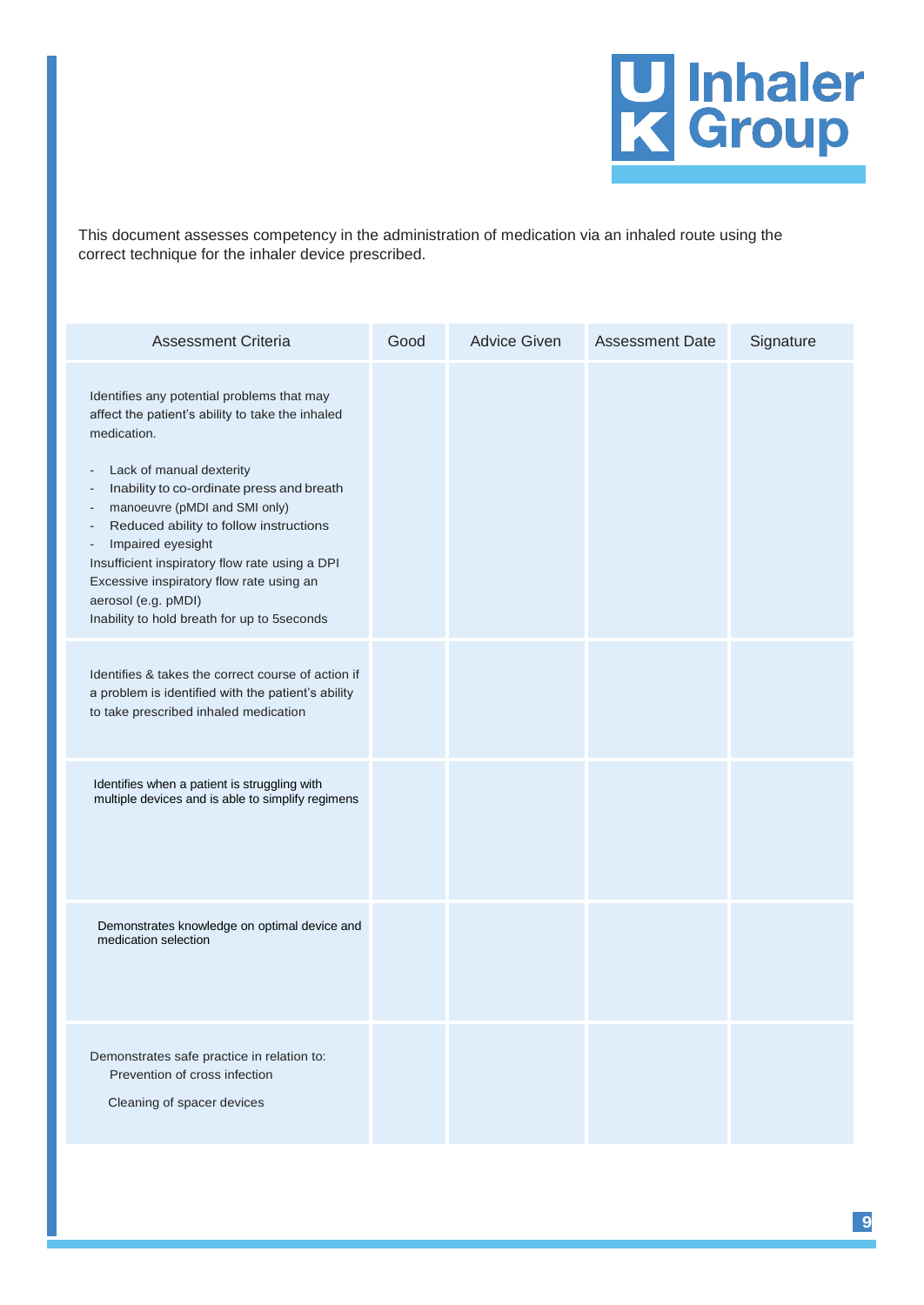| Demonstrates safe practice and delivery of<br>advice in relation to:                                                     |
|--------------------------------------------------------------------------------------------------------------------------|
| Priming of device<br>Mouth care<br>Skin care for patients using                                                          |
| spacers with masks<br>Cleaning of device<br>Storage of device                                                            |
| Completes the appropriate documentation                                                                                  |
| Demonstrates evaluation and documentation of<br>the effectiveness of the medication i.e. impact<br>on patient's symptoms |
|                                                                                                                          |

**10**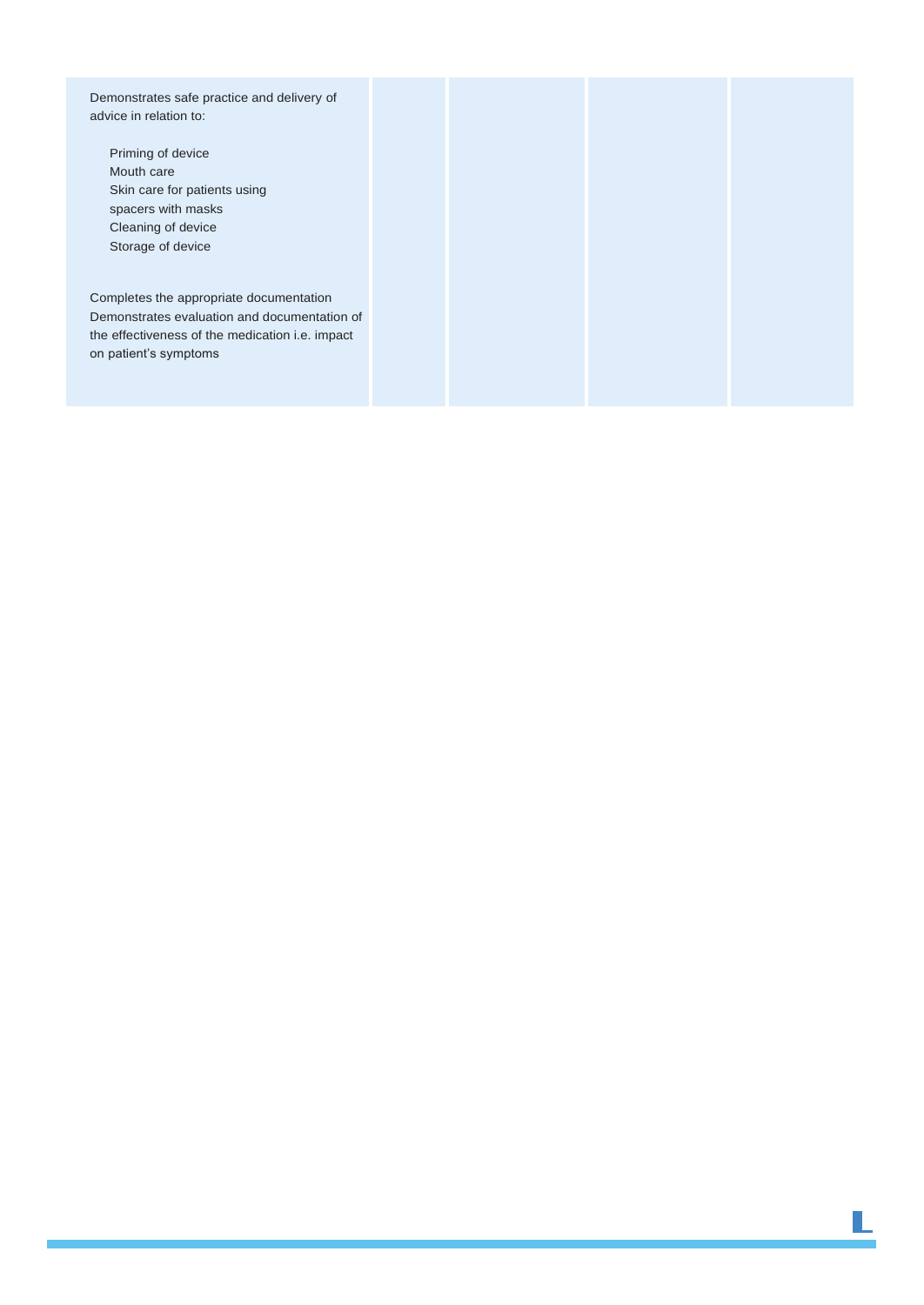# 7 Inhaler<br>3 Group

# **Appendix 2 Competency Statements**

This document assesses competency in the administration of medication via the inhaled route using the correct technique for the inhaler device prescribed.

| Assessment Criteria                                                                                                                                                                                                                                                                                                                                                                                                                                                                                                                                                                                                                                                                 | Good | <b>Advice Given</b> | Assessment Date | Signature |
|-------------------------------------------------------------------------------------------------------------------------------------------------------------------------------------------------------------------------------------------------------------------------------------------------------------------------------------------------------------------------------------------------------------------------------------------------------------------------------------------------------------------------------------------------------------------------------------------------------------------------------------------------------------------------------------|------|---------------------|-----------------|-----------|
| Related Knowledge - Is able to:<br>• State the indications for the inhaled<br>medication prescribed in relation to the<br>patient's condition<br>• Discuss the effects of the inhaled<br>medication being administered.<br>• Can discuss the side effects of the<br>inhaled medication<br>• Can identify and discuss the different<br>types of medication used to treat<br>respiratory conditions available in an<br>inhaler format<br>• Can identify and discuss the correct<br>procedure for administering inhaled<br>medications in the variety of formats as<br>stated in the range<br>• State the appropriate action to take if not<br>familiar with the medication prescribed |      |                     |                 |           |

**Signature Assessor: Signature of Assessed:**

## <span id="page-11-0"></span>**Appendix 3 Patient Competency Checklist**

| <b>Step</b>    | Action                                                                                                      | <b>Device</b>    |        | <b>Device</b> |                  | Device    |                  |
|----------------|-------------------------------------------------------------------------------------------------------------|------------------|--------|---------------|------------------|-----------|------------------|
|                |                                                                                                             | Competent Unable | to Use | Competent     | Unable<br>to Use | Competent | Unable<br>to Use |
| $\mathbf{1}$   | Prepare the inhaler device                                                                                  |                  |        |               |                  |           |                  |
| $\overline{2}$ | Prepare or load the dose                                                                                    |                  |        |               |                  |           |                  |
| 3              | Breathe out but not into<br>the inhaler                                                                     |                  |        |               |                  |           |                  |
| 4              | Gently tilt the chin and<br>place inhaler mouthpiece<br>in mouth, sealing the lips<br>around the mouthpiece |                  |        |               |                  |           |                  |
| 5              | <b>Breathe in</b><br>Aerosols (e.g.pMDI /<br>SMI): Slow and Steady<br><b>DPI: Quick and Deep</b>            |                  |        |               |                  |           |                  |
| 6              | Remove from mouth and hold breath<br>for up to 10 seconds                                                   |                  |        |               |                  |           |                  |
| $\overline{7}$ | Wait a few seconds before repeating                                                                         |                  |        |               |                  |           |                  |